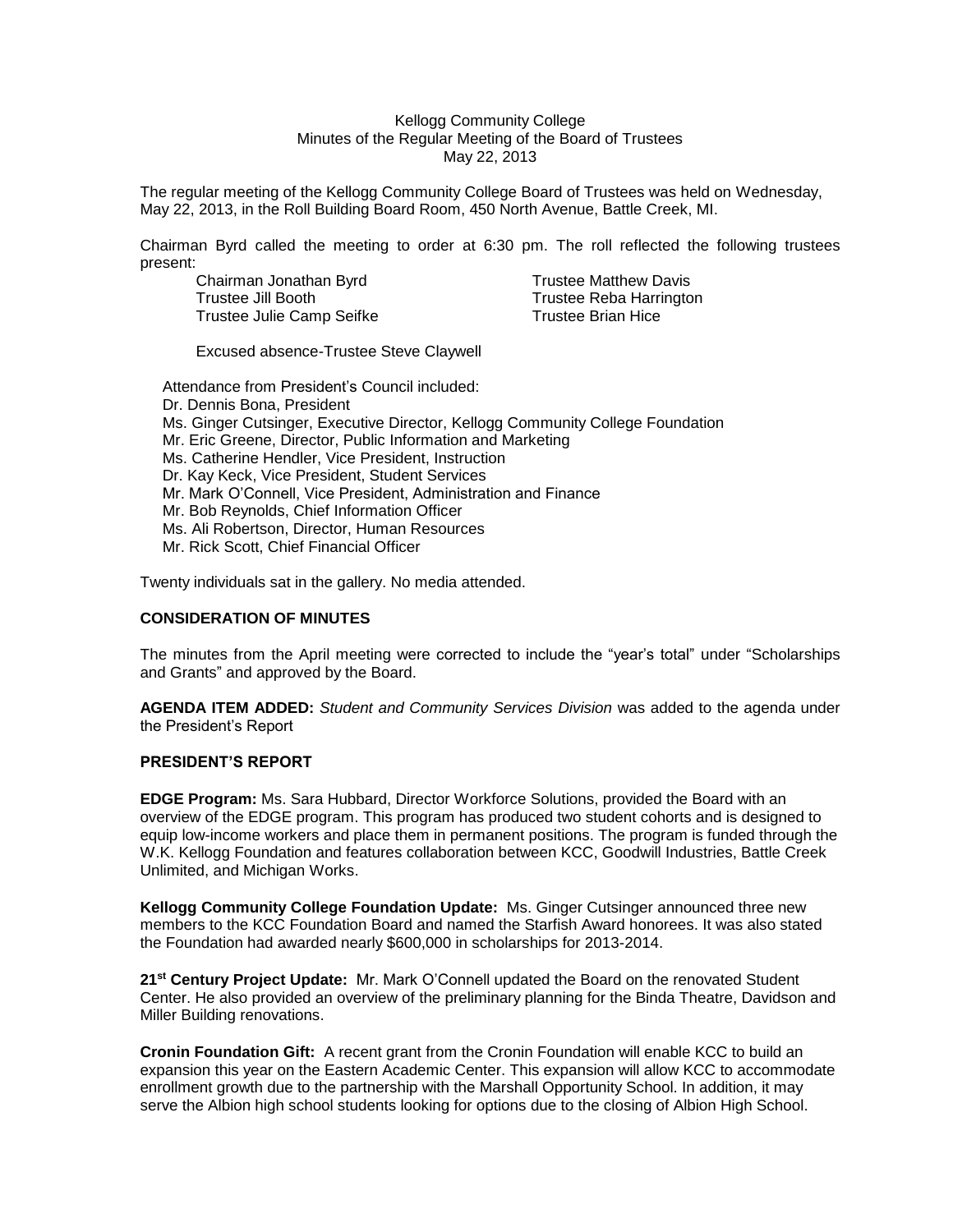**Legislative Update:** The Revenue Estimating Conference projected a surplus in the state budget of nearly \$500 million. Some of that money will be spent on education.

**Summer Enrollment:** Enrollment for the summer 2013 semester is down approximately 10% from last summer. This is primarily the result of an improving economic climate and changes in eligibility for financial aid.

**MNJTP:** KCC recently signed contracts under the Michigan New Jobs Training Program with two local employers. These contracts equate \$500,000 in training for new employees from these Battle Creek companies.

**Student and Community Services:** Student Services will become Student and Community Services. This restructuring will align KCC's community-related programs with services that are student-related. The Institute for Leaning in Retirement will be moving from the RMTC to the North Avenue campus. ILR classes will continue to be held at the RMTC for the next two years until potentially moving into the Miller Building upon its renovation.

## **CITIZEN AND STAFF REQUESTS**

Seven individuals addressed the Board regarding the potential relocation of the ILR to the North Avenue campus. Concern was expressed about accessibility and parking. Ms. Jan Drolen was identified as one of the speakers. Ms. Drolen presented Board members and Dr. Bona with a letter and petition signatures. Dr. Bona promised to address concerns as relocation plans are finalized.

Ms. Jackie Braman, KCC staff, also addressed the Board and thanked the administration for supporting the Support Staff outing, which had taken place that day in Grand Rapids.

#### **ACTION ITEMS**

In a motion by Trustee Hice, supported by Trustee Davis, the Board agreed to a consent agenda accepting the financial statements, scholarships and grants, and personnel items.

**Financial Statements:** The Board approved the April financial statements as presented including the expenditures for the month:

General ………………………..\$2,798,275

**Scholarships and Grants:** No scholarships were received this month. This year's total remains at \$208,410.33.

**Personnel Items:** The Board approved the following personnel items for the month of May:

| <b>NEW HIRES</b> |                                                                                                                               |
|------------------|-------------------------------------------------------------------------------------------------------------------------------|
| Jason Little     | Director, Technology Infrastructure<br>(effective July 1, 2013; Director 1, 2013-2014 annual salary \$67,900)                 |
| Teresa Peet      | Coordinator, Binda Theatre<br>(effective July 1, 2013; Professional 2, 2013-2014 annual salary<br>\$37,250                    |
| Scott Seppala    | Attendant, Resource Room<br>(effective date June 17, 2013; Support Staff, O&C II, Step 3,<br>2012-2013 hourly salary \$16.36) |
| Joseph Vitanza   | Instructor, Office Information Technology - Open Entry                                                                        |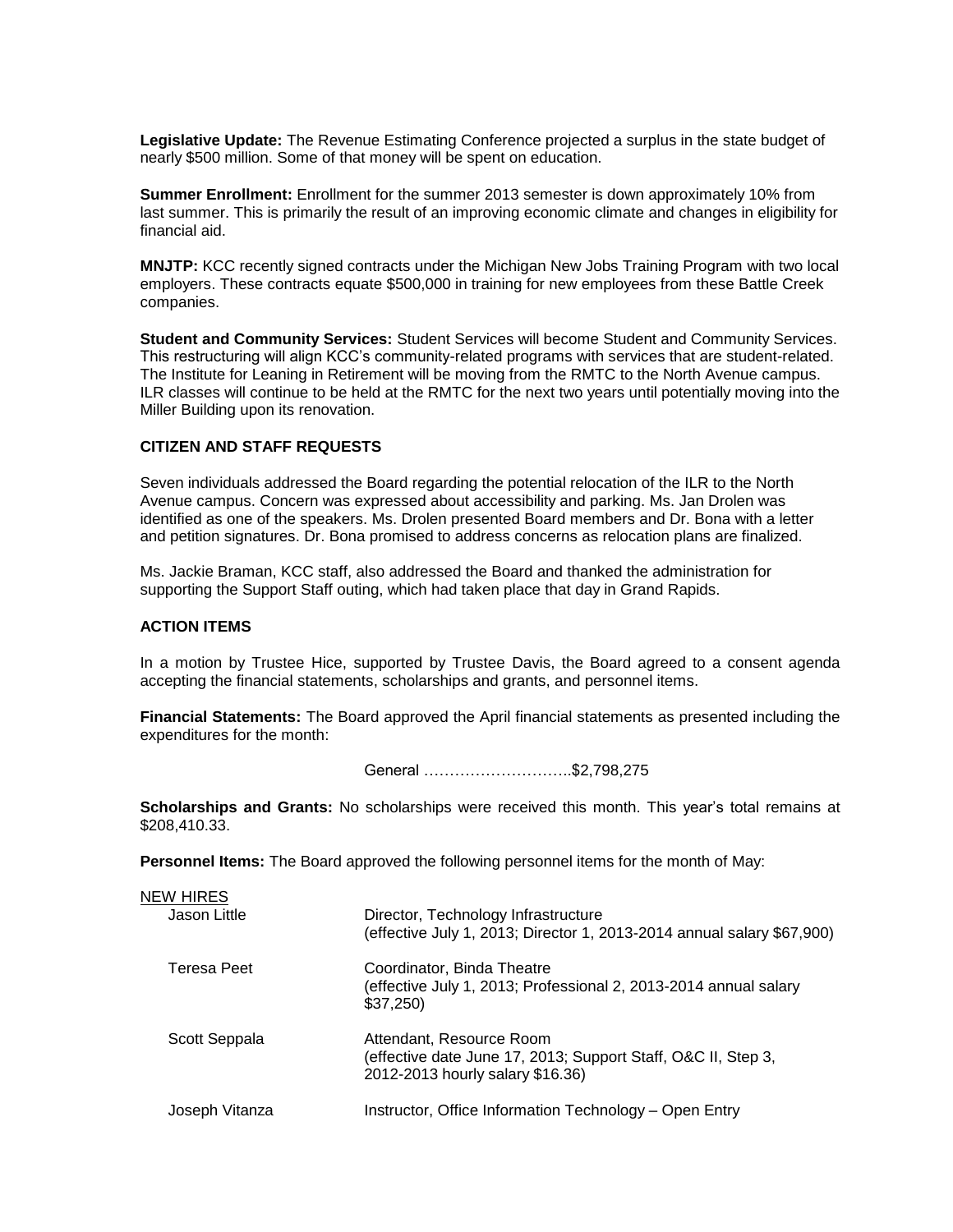|                           | (effective August 15, 2013; Master's +60 Lane, Step 10, 2013-2014<br>annual salary \$78,012)                    |
|---------------------------|-----------------------------------------------------------------------------------------------------------------|
| <b>POSITION TRANSFER</b>  |                                                                                                                 |
| Kathryn Jarvie            | Manager, Media Design<br>effective July 1, 2013; Manager 2, 2013-2014 annual salary<br>\$50,592)                |
| <b>TITLE CHANGE</b>       |                                                                                                                 |
| Jan Karazim               | Dean, Workforce Development<br>(effective May 2, 2013; changed from Dean, Career and<br>Occupational Education) |
| APPROACHING RETIREMENT    |                                                                                                                 |
| Nancy McDonald            | Secretary, Math and Science (23 years)<br>(effective May 31, 2013)                                              |
| <b>RETIREMENT NOTICES</b> |                                                                                                                 |
| Mary Faggan               | Faculty, English (25 years)<br>(effective December 31, 2013)                                                    |
| Susan Fuchs               | Faculty, English (12 years)<br>(effective December 31, 2013)                                                    |
| John Wooten               | Faculty, Accounting (41 years)<br>(effective December 31, 2013)                                                 |

In a single motion by Trustee Davis and supported by Trustee Hice, the Board approved the  $21^{st}$ Century planning authorization and the resolution of Intent to Reimburse. The vote was 6-0.

**21st Century Project Planning Authorization:** The Board authorization KCC to proceed with the approved architects and engineers for the planning of the Eastern Academic Center addition, the Binda Performing Arts Center, the Davidson Building and the Miller Physical Education Building. This will allow development of planning documents and validate present cost estimates. A budget for the Eastern Academic Center addition will likely be presented to the Board in June. Also, an updated 15-year renovation plan including the above projects and a financing/bonding recommendation will be presented to the Board this summer.

**Resolution of Statement of Intent to Reimburse:** The College has begun planning for Phase II of the 21st Century Project. The Board approved the resolution for use of funds from the future millage, or related bonds, to pay for up-front costs. The College needs to have Board approval of this intent. The resolution was prepared by bond counsel. This resolution does not obligate the College to issue bonds or to perform any specific capital project.

**Administrative Salary Increase:** In a motion by Trustee Harrington, supported by Trustee Booth, the Board approved a 2% administrative salary increase including the implementation of the Hay process for administrative salaries. This is consistent with contractually obligated increases scheduled for the bargaining units at KCC. The vote was 6-0.

In a combined motion by Trustee Davis, supported by Trustee Hice, the Board approved in a 6-0 vote, the CCHS resolution to document the extension of the charter and the resolution to address the state's required changes.

**Calhoun Community High School (CCHS) Resolution to Document Charter Extension:** The Board approved the resolution to satisfy the Michigan Department of Education documenting KCC's Board action at the February 2011 meeting, extending the charter agreement from 2011 to 2013.

**CCHS Resolution to Address State of Michigan Required Changes:** The Board approved a second resolution that addressed multiple new requirements, primarily to the Charter Agreement, mandated by the Michigan Department of Education. CCHS approved its resolution to amend the